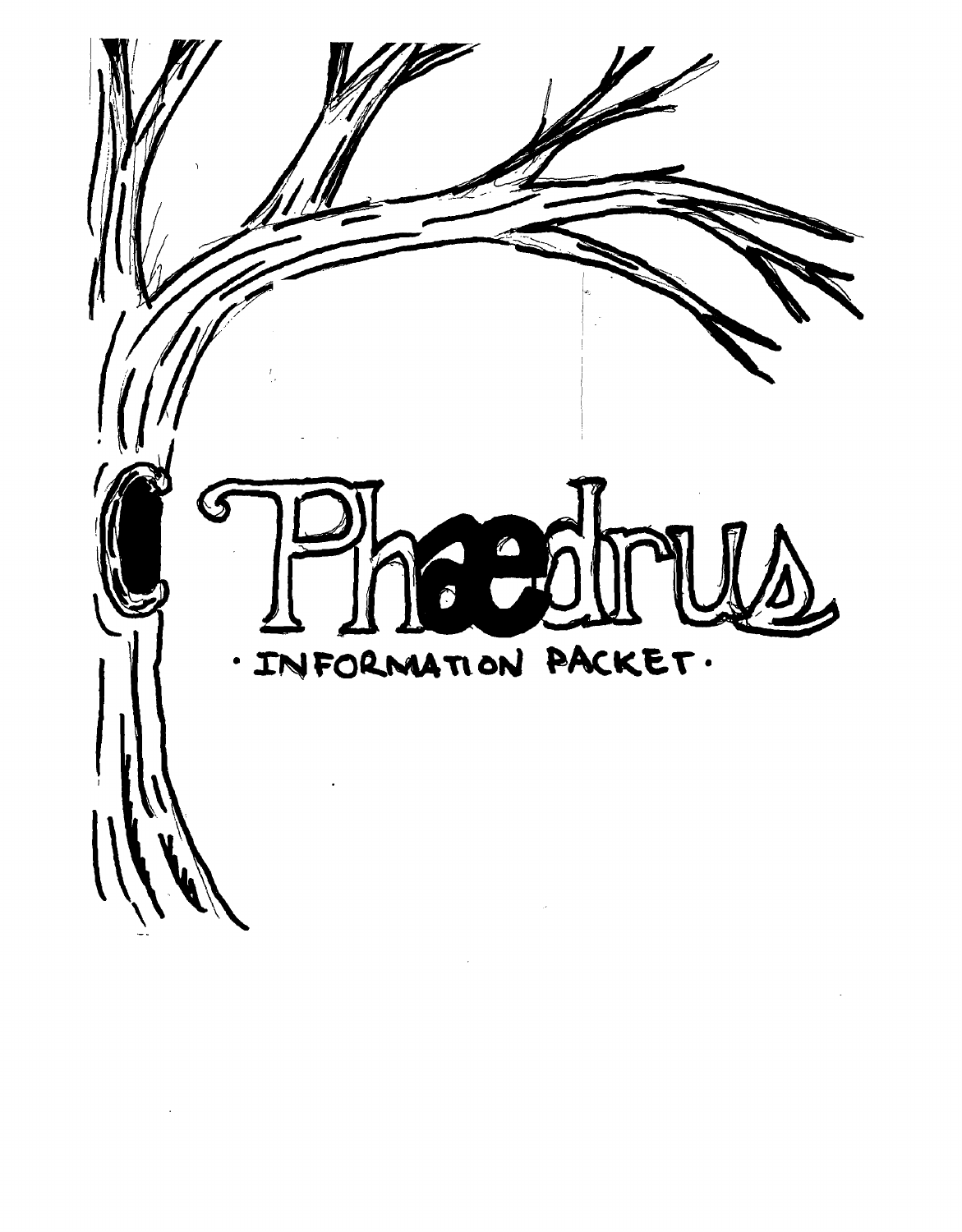# Table of Contents

| A Letter to Prospective Phaedrus Students from the Directors | 2        |
|--------------------------------------------------------------|----------|
| Description of the Program                                   | $3 - 7$  |
| <b>Mission</b>                                               |          |
| <b>Community Expectations</b>                                |          |
| Academic Program                                             |          |
| <b>Students</b>                                              |          |
| Structure                                                    |          |
| Academic Rigor                                               |          |
| <b>Final Projects</b>                                        |          |
| <b>Evaluation Procedures</b>                                 |          |
| <b>Leadership Positions</b>                                  |          |
| <b>Teacher-Mentor Program</b>                                |          |
| <b>Admission Criteria</b>                                    |          |
| Phaedrus Weekly Schedule                                     | $8 - 11$ |
| <b>Monday Meetings</b>                                       |          |
| Internships                                                  |          |
| <b>Wednesday Experience</b>                                  |          |
| <b>Communication Workshop (Thursday Meeting)</b>             |          |
| Community Service & Fundraising                              |          |
| <b>Special Programs</b>                                      |          |
| <b>Frequently Asked Questions</b>                            | 12       |
| College Admissions                                           | 13       |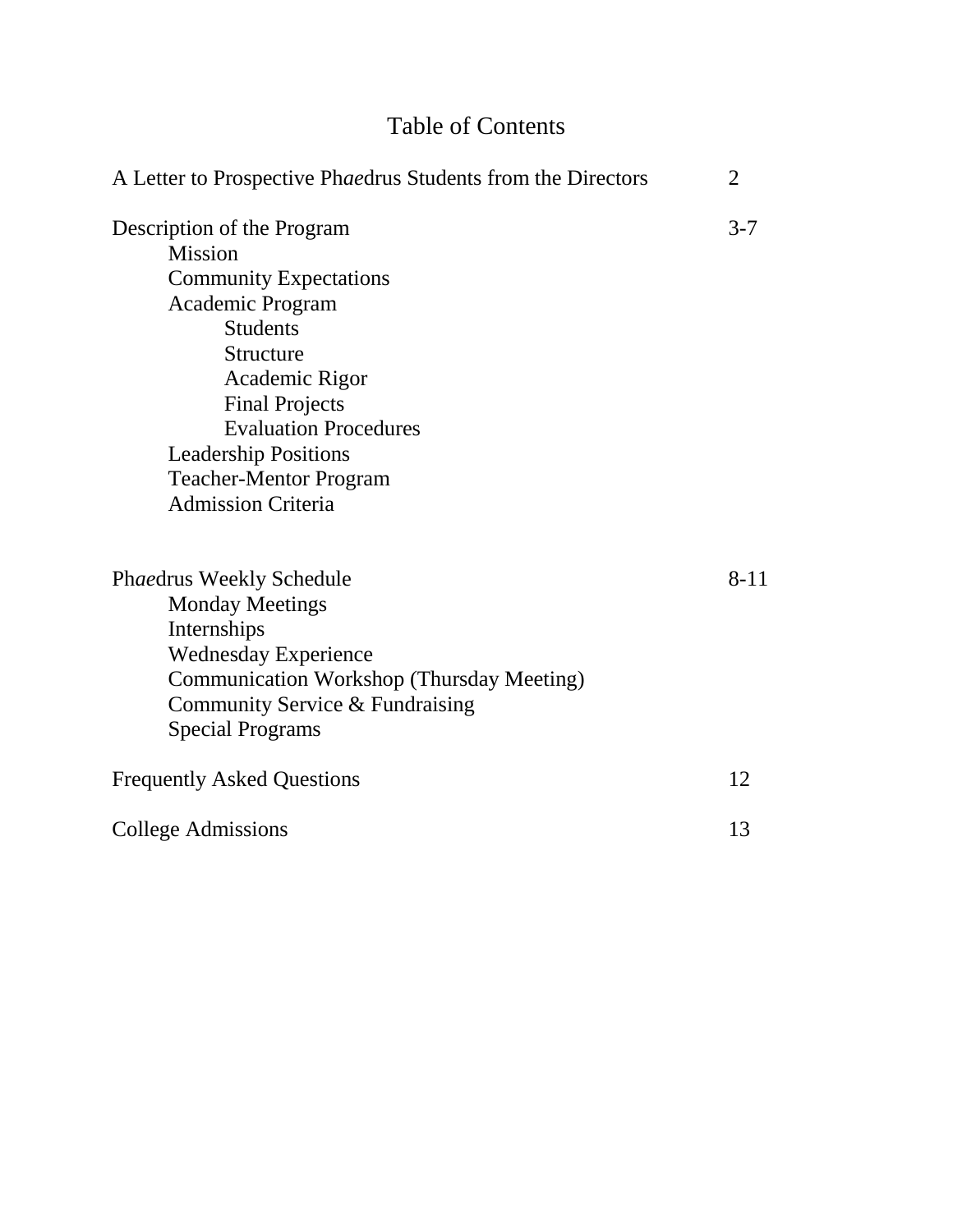#### A LETTER FROM THE DIRECTORS Pam Raines and Cory Karpf

Ph*ae*drus is a small, supportive, personalized community where students are helped to grow as individuals to their greatest potential. The process of learning in Ph*ae*drus always includes an emphasis on affective as well as cognitive learning. To succeed, a student requires a high degree of self-motivation, and most students enter the program to become more selfdirected, inwardly motivated learners.

In the thirty-plus years we have been in existence, we have shown through research and student comments that our students feel very positive about this type of school environment and their learning here. The key to our program is choice and is probably the most important factor in our success. When students choose to do something voluntarily, they become active, not passive, and the center of their own learning experience. Students in our program are fully responsible for their education and *choose* to learn in order to reach their fullest potential. In Ph*ae*drus, faculty members serve as facilitators for all that goes on, as well as being more traditional academic resources. Teachers and students work interdependently and take collaborative responsibility for successful outcomes**.** 

Ph*ae*drus engages its members in choosing areas of interest, contributing to the class and programs, performing self-evaluation, and providing constructive feedback to peers. The opportunities provided are myriad. There is opportunity for service, opportunity to discover personal strengths and interests, opportunity to develop closer relationships with peers and adults through a more informal setting and most importantly, opportunity to develop more selfdiscipline due to responsibilities outside of class and scheduled meetings. Ph*ae*drus encourages its students graduate from the program with a greater sense of self, inward motivation, and purpose.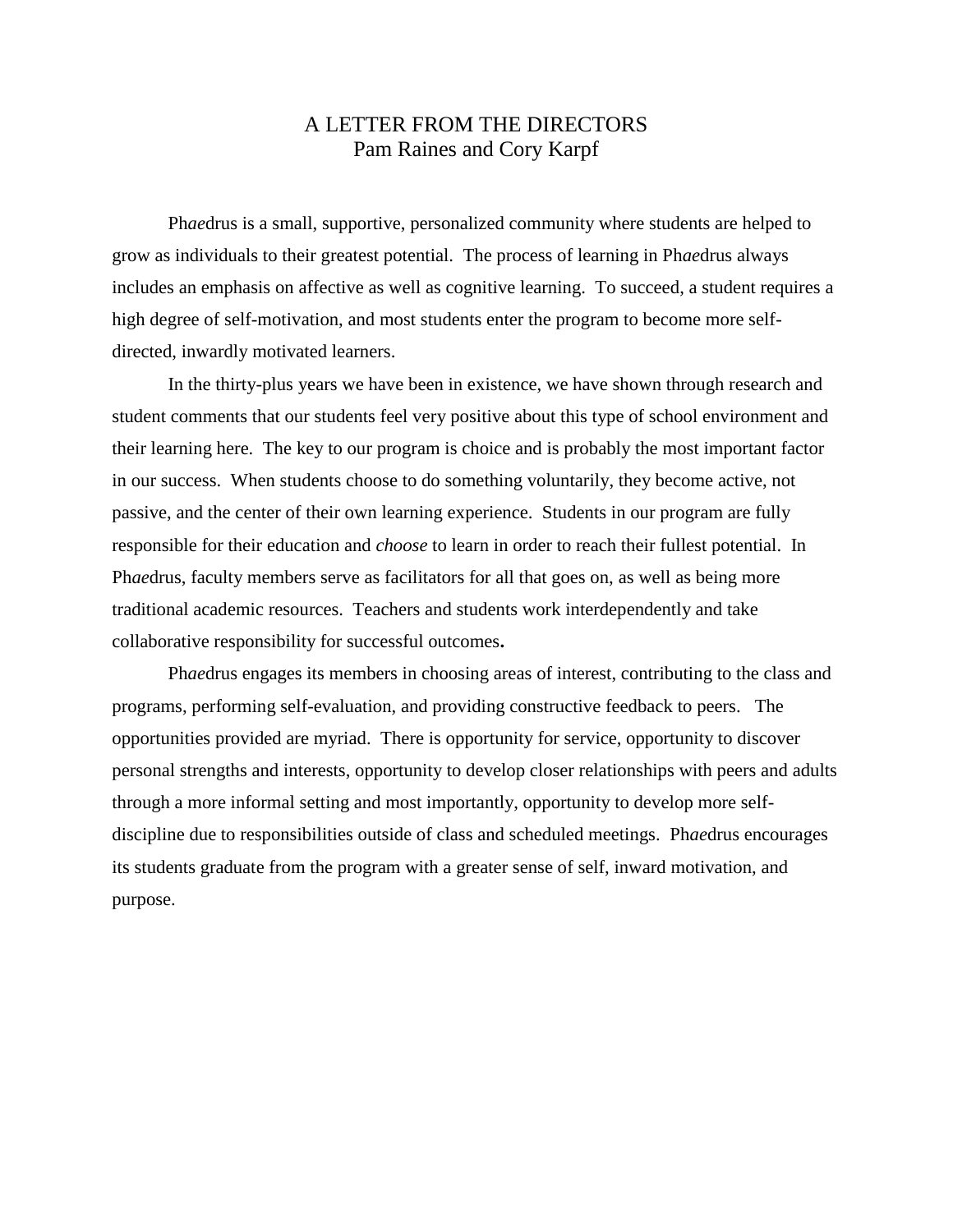### PH*AE*DRUS

### Our Mission

Ph*ae*drus seeks to create a dynamic and supportive setting in which a diverse group of students can succeed as learners and as participants in a democratic school community. Ph*ae*drus has a shared commitment to helping all students reach their personal best in both an academic and social setting.

## Community Expectations

It is expected that all Ph*ae*drus participants— students, teachers, parents and/ or guardians, psychologists and administrators alike—adhere to the following guidelines during all Ph*ae*drus experiences, discussions and classes:

- Each member will be an active, respectful participant in the experience
- If a problem or challenge arises, each person will be committed to listening and understanding the issue and then helping to create and implement solutions
- We are all responsible for each other's learning and growth; to this end, each person will provide constructive, meaningful feedback when appropriate
- Participants will be honest in all interactions
- Each person will take full responsibility for his/ her own actions or inactions

Students who are accepted into this program take on full responsibility for not only their own learning, but the growth and experience of the participants in the program as a whole. Active and honest participation by each member is vital to the success of the program. If students do not follow through with their responsibilities, they will be held accountable for their action or inactions. Consequences can include but are not limited to: individual discussions with the faculty teachers or student supervisors responsible for the activity, negative performance evaluations, meetings with the people and Pam and Cory, meetings with the Ph*ae*drus team, parent meetings, probation, or removal from the program. At the beginning of the school year, all students and their parents and/ or guardians will be required to sign a code of conduct in adherence to all rules and expectations.

#### Academic Program

#### *Students*

Ph*ae*drus enrolls approximately twenty-five juniors & seniors. These students represent a wide span of academic abilities and interests, as well as a heterogeneous grouping of the larger high school.

#### *Structure*

Ph*ae*drus occupies half of a student's academic school day. Students fulfill their science, math, foreign language and elective requirements in Edgemont High School. Students' participation in Ph*ae*drus fulfills their English and social studies requirements. All courses are a semester in length.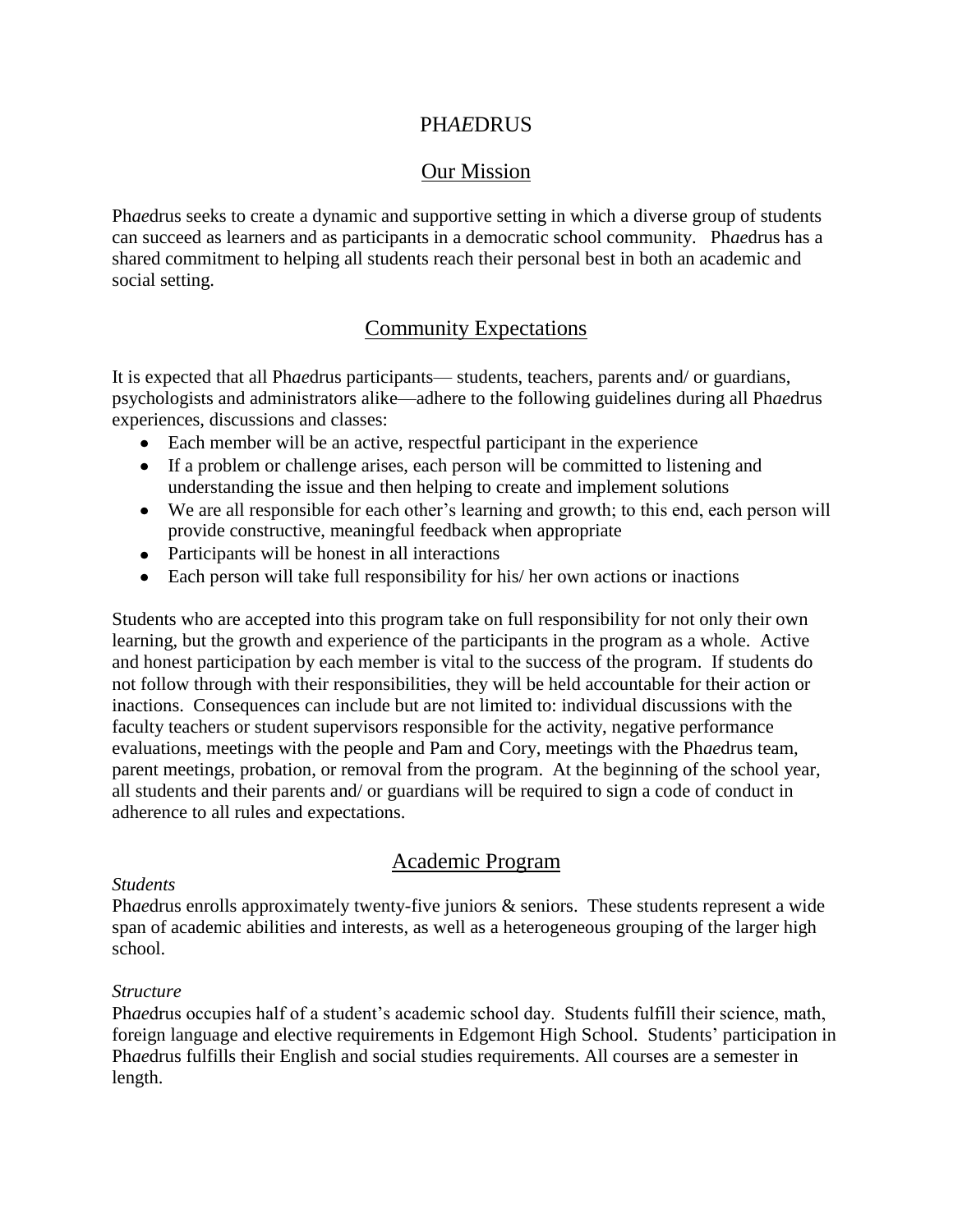Students also participate in other components of the program that exist outside of the traditional classroom. Some of these experiences include:

- A 50-hour internship each year. Students choose their own internships based on their passions and interest.
- Participation in at least four Community Service Experience projects during the school year.
- Weekly experiential learning with a speaker or through a trip.
- Weekly communication workshops with the school psychologist which students achieve and create positive group dynamics, self-expression, meditation and leadership skills.
- Creation of a major final presentation.
- Two-four annual special programs of wilderness experience, camping excursions, teambuilding projects, outdoor adventures, risk-taking activities, physical challenges, and/ or community-service trips.

#### *Academic Rigor*

The academic goal of Ph*ae*drus is to provide diverse and intense experiential learning opportunities for students in the field of Humanities and Social Sciences (English and social studies). Students are encouraged to challenge and ask critical questions of themselves, their peers, their teachers and their curricula. In consultation with the coordinators, the students are encouraged to take an active role in determining the course of their educational work by developing and selecting courses for each semester.

Generally, students will take approximately three English and three social studies courses during the year. English courses typically require students to complete a minimum of one written piece each week for each course based on daily reading; these written assignments include: analytical, creative, argumentative, thematic, and research-based essays in which students are encouraged to apply knowledge and literary techniques to their own personal style of writing. In social studies courses, students are expected to complete a minimum of one project or presentation each week. These projects seek to develop critical thinking, oral presentation skills, critical analysis of materials, and research techniques to help them develop these skills for the future.

English and social studies courses that have been taught in Ph*ae*drus include, but are not limited to:

- **English**: Harlem Renaissance, Poetry, Dreamers and Schemers, Gender as an Issue in Literature, Cultural Identity, Public Speaking, and multiple Writing Workshops.
- **Social Studies**: Political Science, US History and Government, Political Geography, The Holocaust, Man's Inhumanity to Man, and Ethics.

### *Final Projects*

Throughout each year, students in Ph*ae*drus are required to research a topic of choice for their Final Project. This project is designed for students to explore and comprehensively research a passion or develop a new one. After writing a detailed proposal and meeting with teachers, students are expected to learn as much as they can about their chosen topics, meet with experts as primary sources, complete an 8-10 page paper, and present their findings to the rest of their peers in May or June. After presenting, they are expected to write a detailed self-reflection letter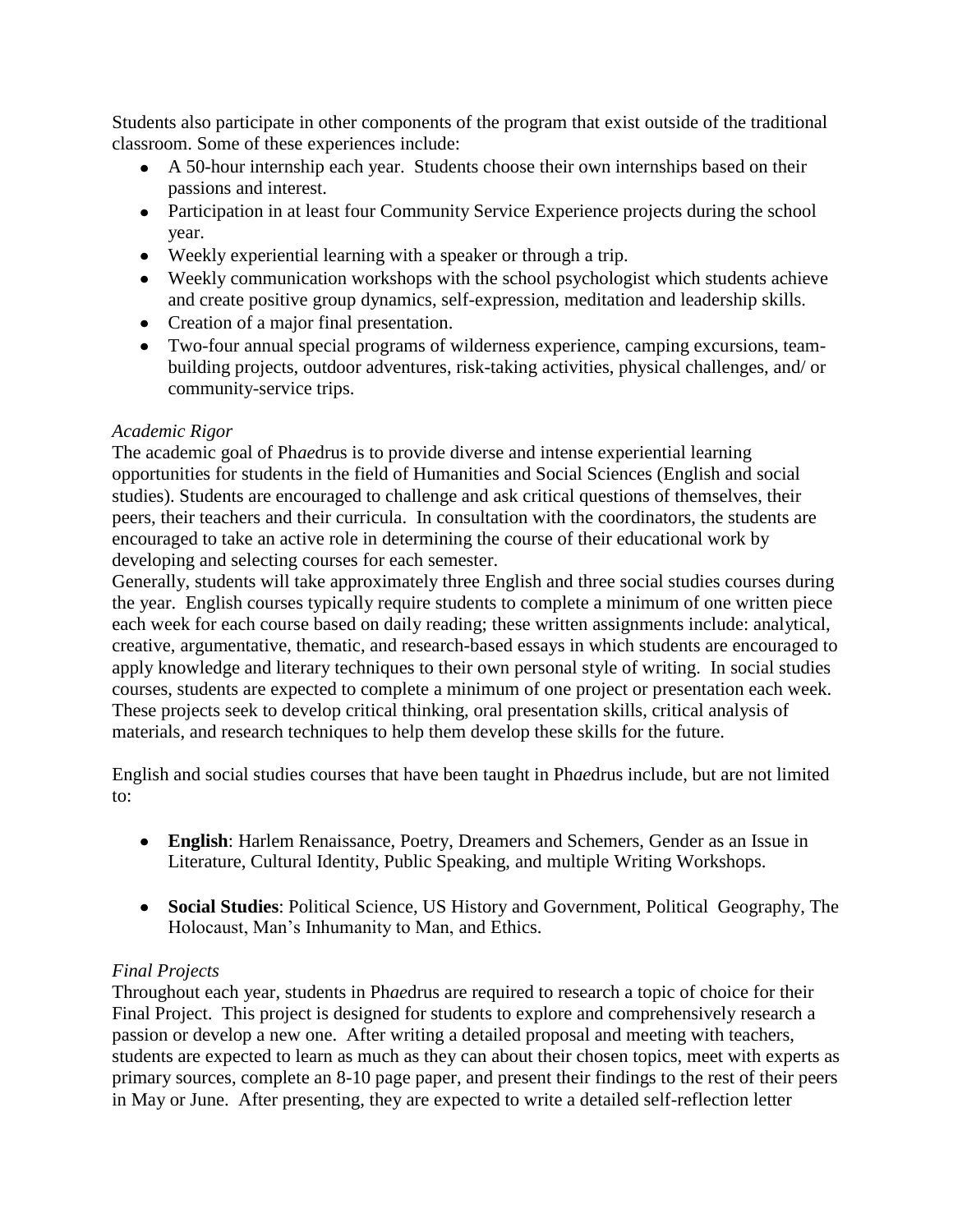including thoughts on their progress and areas in need of improvement. In addition, students must also play an active role during their peers' presentations in class through the use of journals and eChalk discussion boards. Students will be evaluated and held accountable for every aspect of the Final Project and research paper; these evaluations will be sent home and included in their college files in the Guidance office.

#### *Evaluation Procedures*

The semester-long classes, final project, and internship/community service components of Ph*ae*drus all have written narratives that describe and evaluate the student's performance in that given program. Students are evaluated based on their own potential and abilities. Students will also be given formative evaluations throughout the year based on their progress in the program as a whole.

## Leadership Positions

Leadership is a critical element of the Phaedrus experience and is embedded into all aspects of the program. Students control the entire program by being active members of the decisionmaking process. Students are given the opportunity to take on leadership roles as their selfconfidence and abilities develop within the program.

#### *Student Job Descriptions*

All jobs are to be voted on by the group—nominations will be taken and the nominee will either agree to accept the nomination or decline. Students will base their vote on who will do the best job, not who is the most popular. All supervisors will write articles for the Ph*ae*drus Newsletter throughout the year.

**Accountability Supervisor** *(Senior)* - This person serves as the conscience of Ph*ae*drus, who must be trusted by all. This Senior is the liaison between Pam, Cory, other adults (school psychologists, administrators, parents and/ or guardians), and the students. If there are issues or concerns that need to be addressed, students will come to this person in order to seek resolution. This person will serve as a member of the probation committee

**Academic Supervisor** *(Senior) -* This person is in charge of helping shape and monitor all of the academic classes in the program. He or she will also frequently meet with student whips (leaders of courses) to oversee progress or concerns in current classes to maintain academic integrity of the program. This person sends out all the evaluations and is part of the probation committee.

**Internship Supervisor** *(Senior, Junior) -* These people are in charge of monitoring, helping and evaluating each student's Monday afternoon internship. Each supervisor must call the internship coordinator and follow up to make sure every student is attending and having a worthwhile experience.

**Community Service Supervisor** *(Senior, Junior) -* These people are in charge of organizing, monitoring and evaluating each student's community service activities throughout the year. Since each student is responsible for four outreach projects throughout the year (including one fundraising event), it is important that these people be organized and efficient.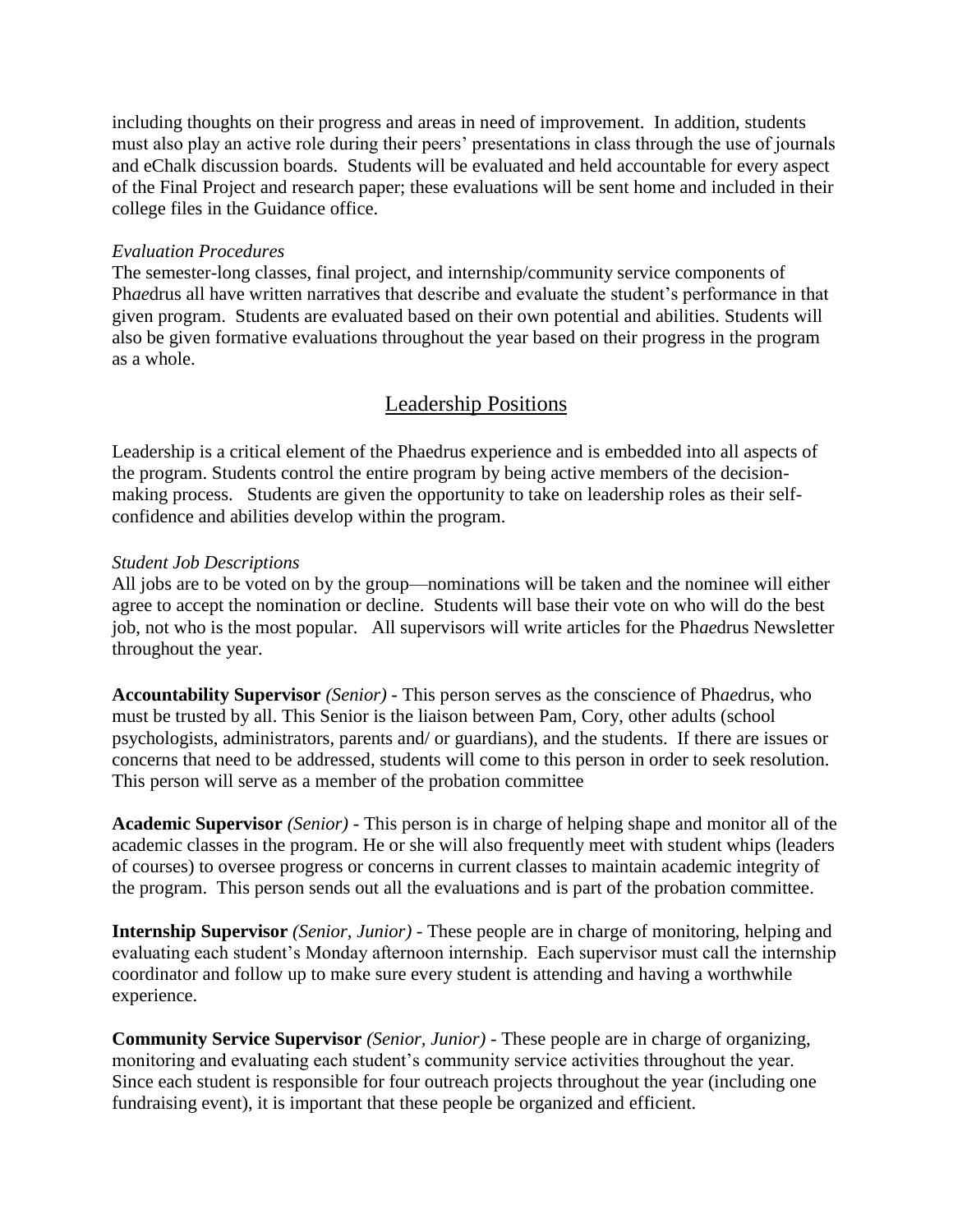**Wednesday Experience Supervisor** *(Senior, Junior) -* These people help establish, organize and run each Wednesday throughout the year. The job is to make sure that Ph*ae*drus has a speaker or trip planned well in advance. The idea is to incorporate outside community members to help enrich our program. These people must be able to articulate what is expected of the speaker each week. This position requires creativity, diligence, and organization.

**Thursday Meeting Supervisor** (*Senior, Junior*) - These people work directly with the psychologists of our school. They help organize and run group dynamic games, facilitate open time for people to share their feelings, and integrate leadership development skills into each meeting.

**Mentorship Supervisor** (*Senior*) - This person is in charge of organizing and running discussion groups for mentors/ mentees to get to know each other, maintain a working relationship, and build on this growth throughout the year. Every junior is paired with a senior mentor in the Aschool to whom the junior can go at any time to seek help or guidance. The mentor/mentee relationship is meaningful in helping the junior and senior class to integrate, and it is the Mentorship Supervisor's job to facilitate this relationship.

**Ph***ae***drus Newsletter Supervisor** (*Senior, Junior)* - These people write, organize, and develop articles for publication in the Ph*ae*drus Newsletter. This position requires those involved to determine dates of publication as well as content. These supervisors will work with a faculty member to edit articles, create community awareness of current Ph*ae*drus happenings, and celebrate recent successes and events in the community.

**Final Project Supervisor** (*Senior*) - This person works throughout the entire year to help prepare the students for their final project and research paper. They also ensure that students stay on-task with their research and meetings with faculty advisors.

**Peer Review Supervisor (***Senior (s)*) – This person(s) is in charge of coordinating and facilitating Peer Review meetings. Peer review meetings are held when a student behaves in a manner that deviates from the morals of Ph*ae*drus. These supervisors will randomly select the members of the committee who will evaluate the situation and work toward a resolution. The behavior of student in question will be discussed by all members of Ph*ae*drus during Peer Review, and people will give meaningful feedbacks to help the person.

**Apprentice** (*Junior(s)) -* This person(s) will help Pam and Cory with daily errands and activities.

**Sunshine** (*2-3 people; Juniors or Seniors*) - These people are designated to help celebrate successes and help people get through illnesses and setbacks. These people organize different special events that happen in Ph*ae*drus.

**Book Club Supervisor** (*Junior or Senior*) - This person helps organize and run the four book clubs during the year. He or she is responsible for making sure all parties are aware of the date and book and any other information that is needed, as well as ensuring that all students attend one book club every year.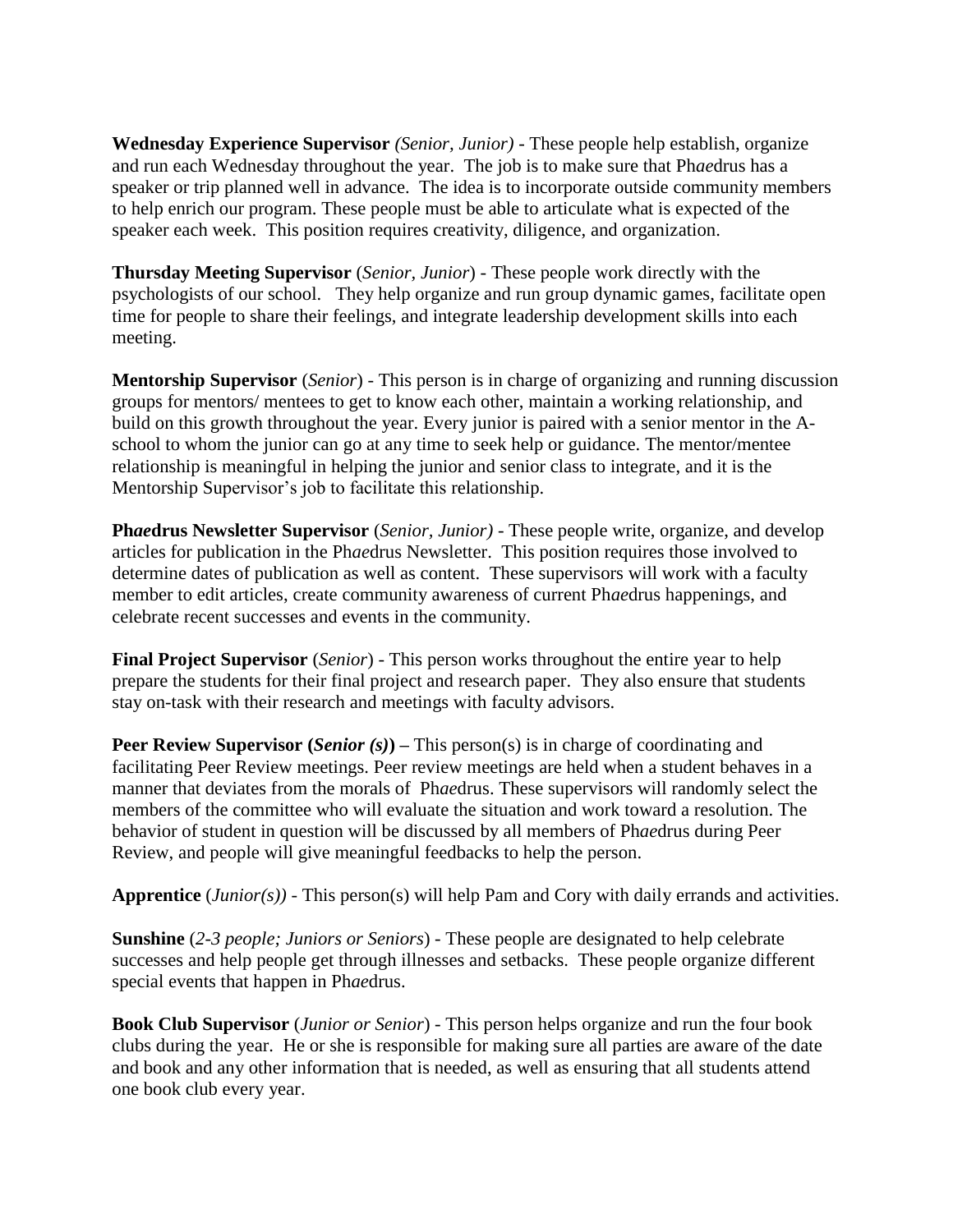**Fundraising** (*Senior, Junior)* - These people will be in charge of organizing several fundraising events to help charities around the region or globe.

**Water Person and Kitchen Supervisor** *(Junior or Senior)* – This person is in charge of making sure there is water in the cooler and that the kitchen is clean. He or she must also create a calendar of kitchen duty responsibilities for each member of Ph*ae*drus.

**Scribe** (*Junior*) – This person is responsible for taking notes during Monday meetings in a notebook that is kept in *Ph*ae*drus*. Students who are absent at the meeting are responsible for reading the notes to be informed of the upcoming events.

**Whips (member of each class**) *(Juniors or Seniors)* – These people are the student facilitators of each class. They are in charge if the teacher is absent. They are also responsible for placing assignments on Echalk each and every night. If people are having problems in the class, they should make the Whip aware of the situation. The Whip should also make sure students and teachers are fulfilling the academic challenges set by the class. All Whips must meet with the Academic Supervisor throughout the year to discuss progress and/ or concerns.

## Teacher-Mentor Program

Students are assigned adult "teacher-mentors" to help guide and maintain student progress and growth. These teacher-mentors include school psychologists, who will meet with their assigned mentees throughout the year to discuss the students' role in Ph*ae*drus, their development, and any other issues or concerns the students may wish to discuss. In addition, students also meet with Pam and Cory in order to receive additional feedback and talk to them individually about their progress as well as their areas for improvement. The goal of this program is to talk more specifically to students about their academic progress, accountability and any other personal issues that come up.

#### Admission Criteria

We look for students that have specific needs and talents that Ph*ae*drus can incorporate into our community that will create a strong group dynamic. Students are selected on their desire to join and to become more responsible individuals, as well as other criteria. An attempt is made to create a diverse, heterogeneous group so that many different types of students are accepted. On average, 35-40 students apply annually. To apply, students must complete an in-depth application (nine essays), three interviews, and a review by an admissions committee comprised of Program Coordinators, teachers, guidance counselors, and administrators.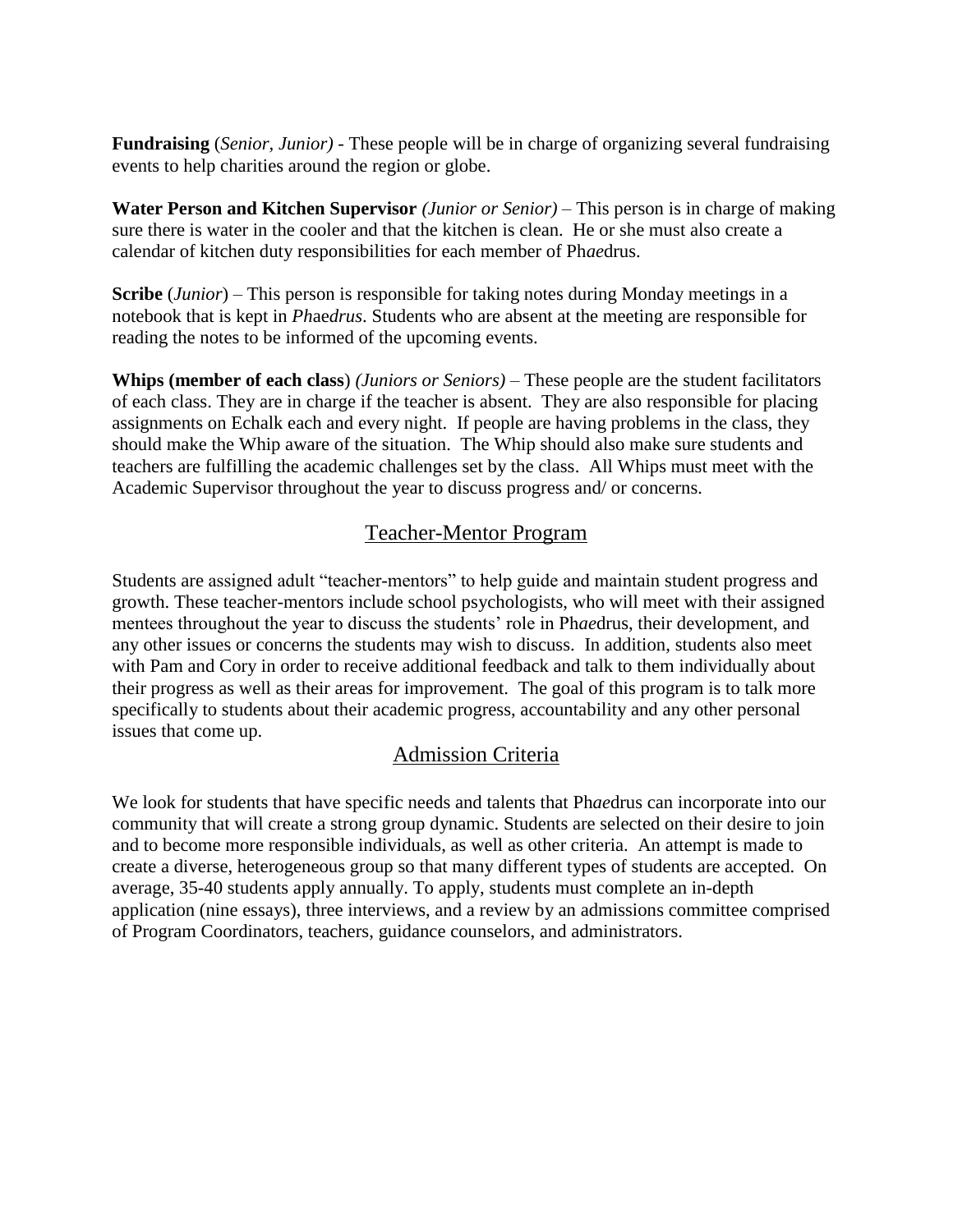## **Weekly Schedule**

### Monday Meeting

Fifth period on Mondays is a time for Ph*ae*drus to organize and discuss any business matters. We call these meetings the 'nuts and bolts' of Ph*ae*drus because we discuss the running of the school and any organizational management issues that arise. A different student facilitates the meeting each week. One person is elected to be the scribe for the year. This person takes notes at the meetings and posts them into the Monday Meeting Folder on eChalk. Students who are absent are responsible for reading the notes in this online folder to ensure that they keep up with important information. Matters such as school trips, fund-raisers, and events for the upcoming week and months are discussed at each meeting. Further conversations may also include, but are not limited to, organizing ethnic Thursdays, discussing upcoming community experience opportunities, reporting on internship experiences, announcing and processing Wednesday Experiences, writing journal reflections for Internship and Wednesday Experiences, and sharing the word of the week.

#### Internship

Monday afternoons are set aside for students to work as interns in the community. Each student must serve 50 hours per year in an internship. This service must be a community- based experience for the first year. Then, in the second year, the experience will be based on a career experience in which the students can explore a field of interest.

Two community-elected student Internship Supervisors oversee students' work and progress in their internships. Responsibility and initiative are very important qualities in an internship and it is expected that students will be fully committed to their experiences. Students are evaluated by their internship coordinators twice during the year; this evaluation becomes part of their Ph*ae*drus records. If there are any concerns with the internship experience, the student is expected to speak with the Internship Supervisors as early on in the year as possible.

Students will also keep a journal in which they write their reactions and reflections each week; they will also be expected to share their experiences during Monday meetings. The journal will be reviewed by the student and faculty Internship Supervisors. Each student will be expected to write one article each year, based on their reflections and submit it for publication in the Ph*ae*drus newsletter. Article submissions will be collected by the Internship Supervisors and given to the Newsletter Supervisor.

Listed below is a sampling of internships held by Phaedrus students during the past few years:

- E.S.L. Program, Edgemont High School: Students volunteer to tutor and establish relationships with E.S.L. students.
- Greenburgh Nature Center: Phaedrites care for wilderness animals and take touring groups on trails. Others have co-taught a nature class for pre-schoolers.
- Greenville and Seely Place Elementary Schools: Phaedrites assist teachers with their classes. They participate in the activities that the students are learning.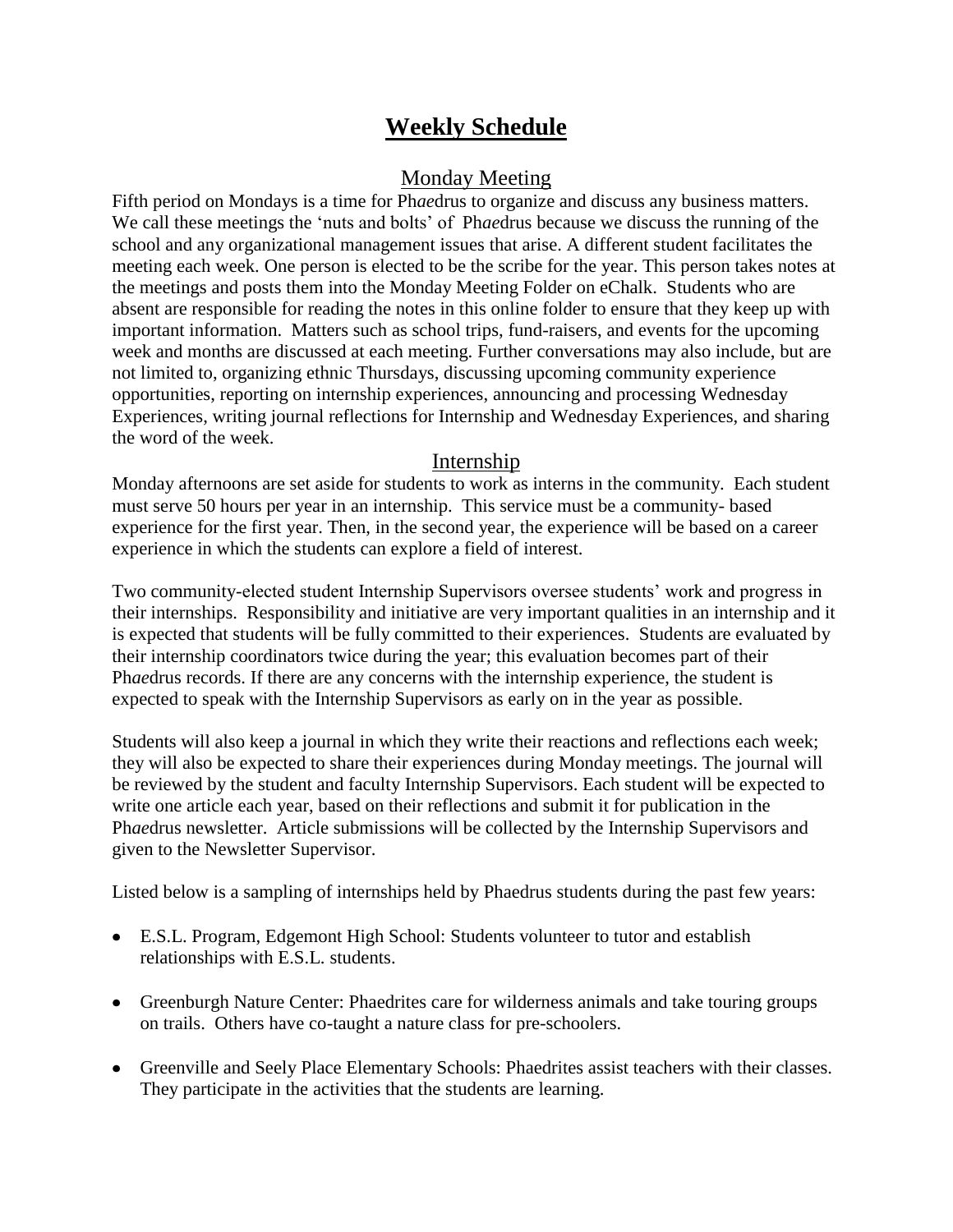- Beth Israel Nursing Home/Home for the Aged and Blind: Students interested in working with the elderly exchange views with people from another generation.
- Westchester Jewish Community Services: Students either help at the Palmer House, which is a home for the developmentally disabled, or visit with elderly people at their homes.
- New Rochelle Humane Society: Students work as aids or attendants helping to take care of the animals.
- Westchester County Medical Center: Phaedrites work in the Child Life Unit of the Medical Center, trying to make the children's visits to the hospital less traumatic by talking and playing with them. Others can help in the Senior Health Faculty.
- Blythdale Children's Hospital: Students work in the physical therapy department or help the disabled children.
- Children's Village: Students work as teacher's assistances in the elementary schools, helping the learning-disabled students in reading, spelling, and special projects.
- Heartsong Music Therapy: Students help mentally disabled children learn and grow by using the influence of music.
- Lord's Pantry: Phaedrites both cook and deliver food to AIDS patients throughout Westchester County.
- WFAS: Students learn about the business of broadcasting through hands-on experience in the actual radio station.
- Westchester Arts Council: Students write grant proposals to create more literary opportunities for students in the area.
- Westchester Business Journal & Scarsdale Inquirer: Students work hard to write and research articles for these well-known publications.

### Wednesday Experience

Wednesday Experience has been generally described as "learning outside of the classroom." On Wednesday afternoons, either a speaker comes to Ph*ae*drus, or a trip is planned. The afternoon is coordinated by the Wednesday Experience Supervisors, two students elected at the start of the school year. Learning outside the classroom is a vital part of the Ph*ae*drus experience. Trips are taken around the Westchester and New York Metropolitan area. Sometimes, Ph*ae*drus students themselves volunteer to conduct a presentation on a topic they are knowledgeable or passionate about.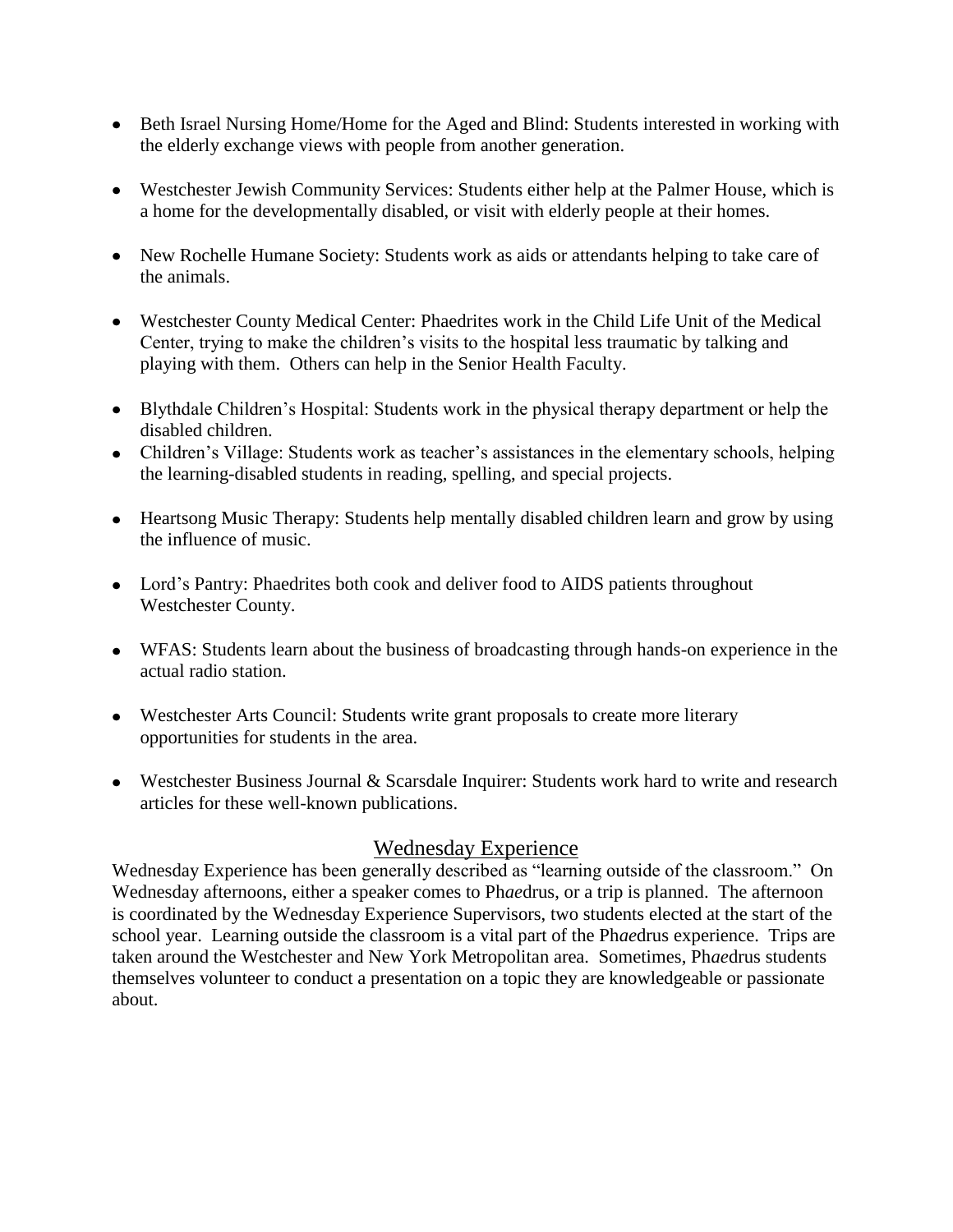#### *Recent speakers have included*:

- Conor Cronin, Peace Corps recruiting and application process
- David Pogee- Republican, NRA member, & Psychologist at Four Winds Hospital
- Dog Shelter Representatives
- Dr. Pantone, Psychologist
- Dr. Pollack, Psychologist
- Eric O'Hanlon, Video Editing and 3D Animation
- Gale Gordon, Toy Drive Consultant
- Holly Osman, Interior Designer
- Jeremy Quinn, Educational Director at Westchester Broadway Theatre
- Liz Schutt, Peace Corps Experience
- Lori Megown, Sexual Identity and Gender Roles
- Mr. Fontana, Jazz artist/musician
- Mr. Keyson, Art Gallery Owner
- Mr. Williams, Scarsdale A-School Teacher
- Mrs. Allen, The Kennedy Assassination
- Mrs. Anania, Prosecutor and District Attorney
- Mrs. Hercher, Genetic Counselor
- Mrs. Kuklis, Art History and Cuba Presentation
- Mrs.Winkour, World Traveler
- Nancy Taddiken, District Superintendent
- Officer Nick Parika, Detective Work & Forensics
- Owen B., Transgendered Identity
- Pastor Paul Lee, Religious Identity
- Peter Jacobson, Fire Fighter
- Sam Stovall, Stock Consultant

#### *Recent trips have included:*

- Katonah museum
- Bodies' Exhibit
- Bronx Zoo
- $\bullet$  MOMA
- The Metropolitan Museum of art

## Communication Workshop (Thursday Meeting)

Each Thursday, during  $5<sup>th</sup>$  and  $6<sup>th</sup>$  periods, we have a communication workshop. This time involves exploration of personal concerns, communication skills, and problem solving techniques. School psychologists, working with two elected Ph*ae*drus student Thursday Supervisors, act as the facilitators of the Thursday groups. During these meetings, we either divide into smaller groups to discuss issues and problems touching everybody's lives, or we stay in the larger group. This element of our program stresses positive human relations, active listening, conflict resolution, and assertion skills. These sessions are vital to the growth of the Ph*ae*drus community.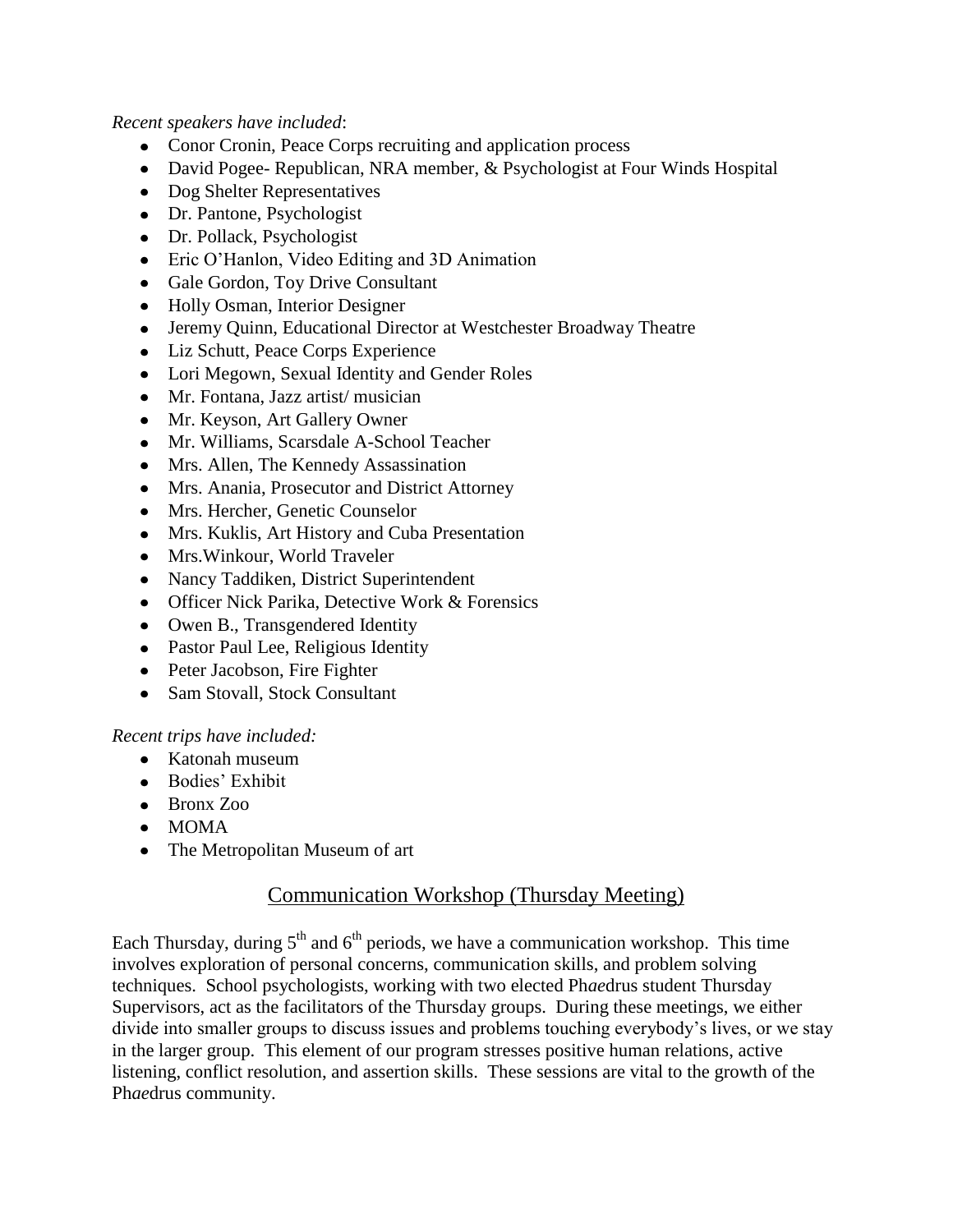The Thursday Supervisors will work closely with the school psychologists to prepare meaningful experiences. They will also facilitate conversations as the year progresses. All students are expected to be active participants in these conversations and activities.

## Community Service & Fundraising

Students in the program are required to participate in at least four community service projects throughout the year with a minimum of one experience that includes a personal fundraising component. It is recommended that two experiences are scheduled during each of the fall and spring semesters. Students will be required to give the Community Service Supervisors their expected experiences at the beginning of the school year and then follow through with these choices throughout the following months.

Some projects in the past have included: walks for various causes, annual district blood drives, Make-A-Wish Holiday Party, Toy Drives, Seely Spirit Day, Food Patch, homeless shelters, and more. Students also work hard to raise money by fundraising throughout the year.

## Special Programs

The entire Ph*ae*drus program takes extensive outdoor experiences, both in the fall and in the spring. The idea that education can take place both inside and outside of the classroom is reinforced by these experiences, and these trips also promote a sense of community within the school. These Special Programs count as part of the Ph*ae*drus physical education requirement because they often involves rigorous climbing, orienteering, canoeing, mountain climbing, cleanup at parks, painting, among other activities. Although these trips are challenging, all the students have always been able to keep up with the group. Some of our students are enthusiastic outdoors experts; others are tentative, but everyone feels exhilarated and acquires a true sense of accomplishment from our feats. The purpose of these trips is to go beyond our perceived limits, gain a sense of self-confidence, promote community spirit within the school and outside community, and experience some beautiful areas. Every member of the group is required to attend these trips.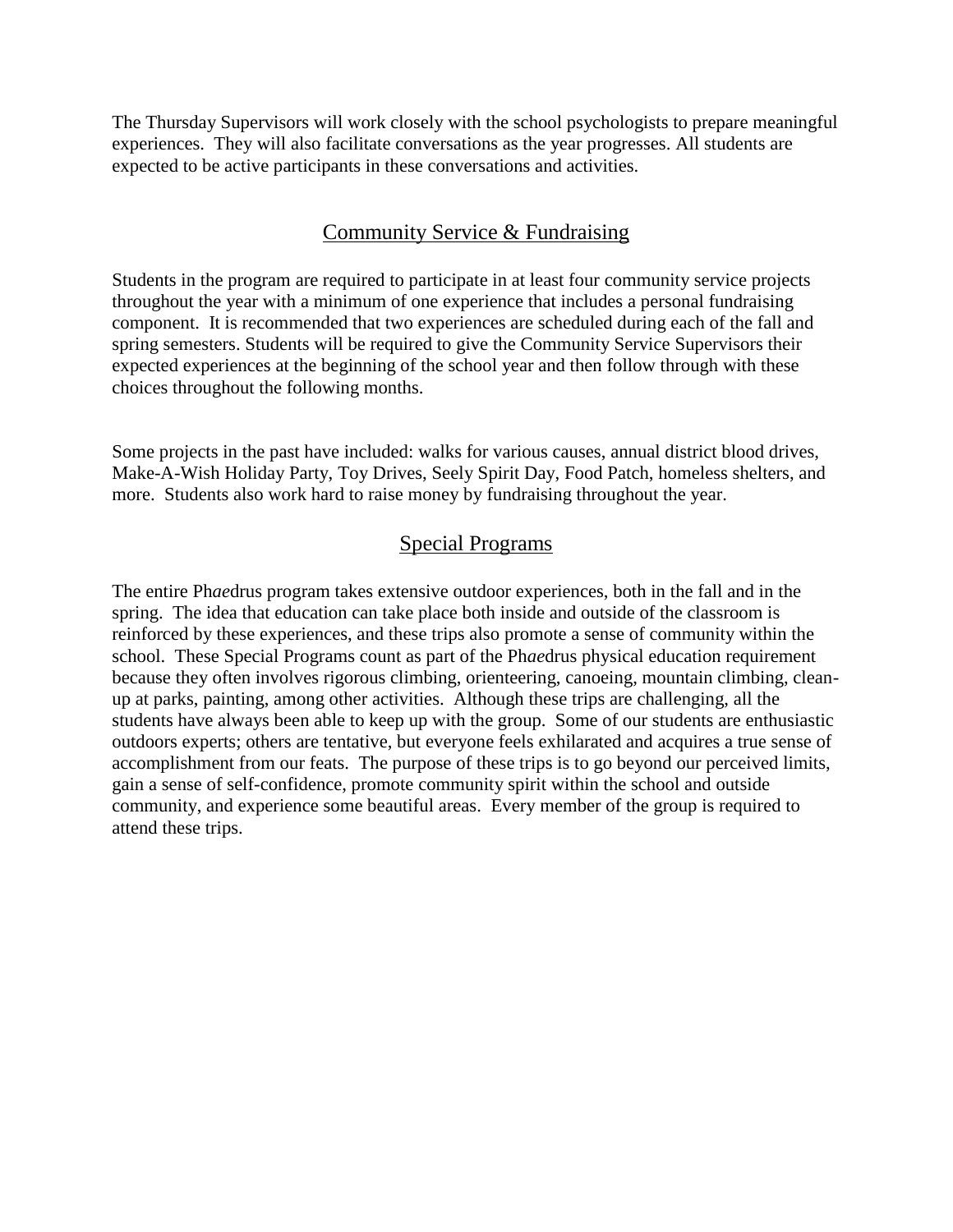## **Frequently Asked Questions**

#### *Who is Ph*ae*drus for?*

Students in the school are a heterogeneous group. Some come for the opportunity that the school offers to expand educational horizons and pursue in-depth individual interests. Others come because they're dissatisfied with the traditional school program. All students are expected to take part in the decision making process, and act responsibly in designing and participating in learning experiences.

#### *Why did you name the school "Ph*ae*drus?"*

For two reasons. One, for the Greek philosopher Ph*ae*drus, who played the part of the Devil's Advocate in the Platonic Dialogues, and two, in Zen and the Art of Motorcycle Maintenance, the main character calls himself "Ph*ae*drus." In both texts, the name and character stand for a synthesis of reason and emotion, or head and heart, which we are trying to achieve.

#### *What about discipline?*

The goal of *Ph*ae*drus* is self-discipline, the state where students accept the responsibility for, and the consequences of, their behavior. In the attempt to achieve this goal, we have several nonnegotiable rules, which all students must accept. Two very important rules are: **no drugs or alcohol during any school function, or during the school day, and no cutting.** Students who do not abide by these rules become ineligible for re-enrollment the next semester, or can be asked to leave the program immediately.

#### *What about community?*

The structure of the school is designed to produce cooperation and understanding among the participants. The emphasis is on the creation of a sense of community. A less formal atmosphere enables staff and students to move away from competitive relationships, and towards supportive ones. Through involvement, the school tries to achieve a sense of group togetherness and shared purpose. The directors of *Ph*ae*drus* help the students in the program maintain their academic records, and try to harmonize and personalize each student's educational experience. This process includes setting academic, social, personal, and career goals, and assisting students in choosing courses and individual experiences conducive to attaining these goals.